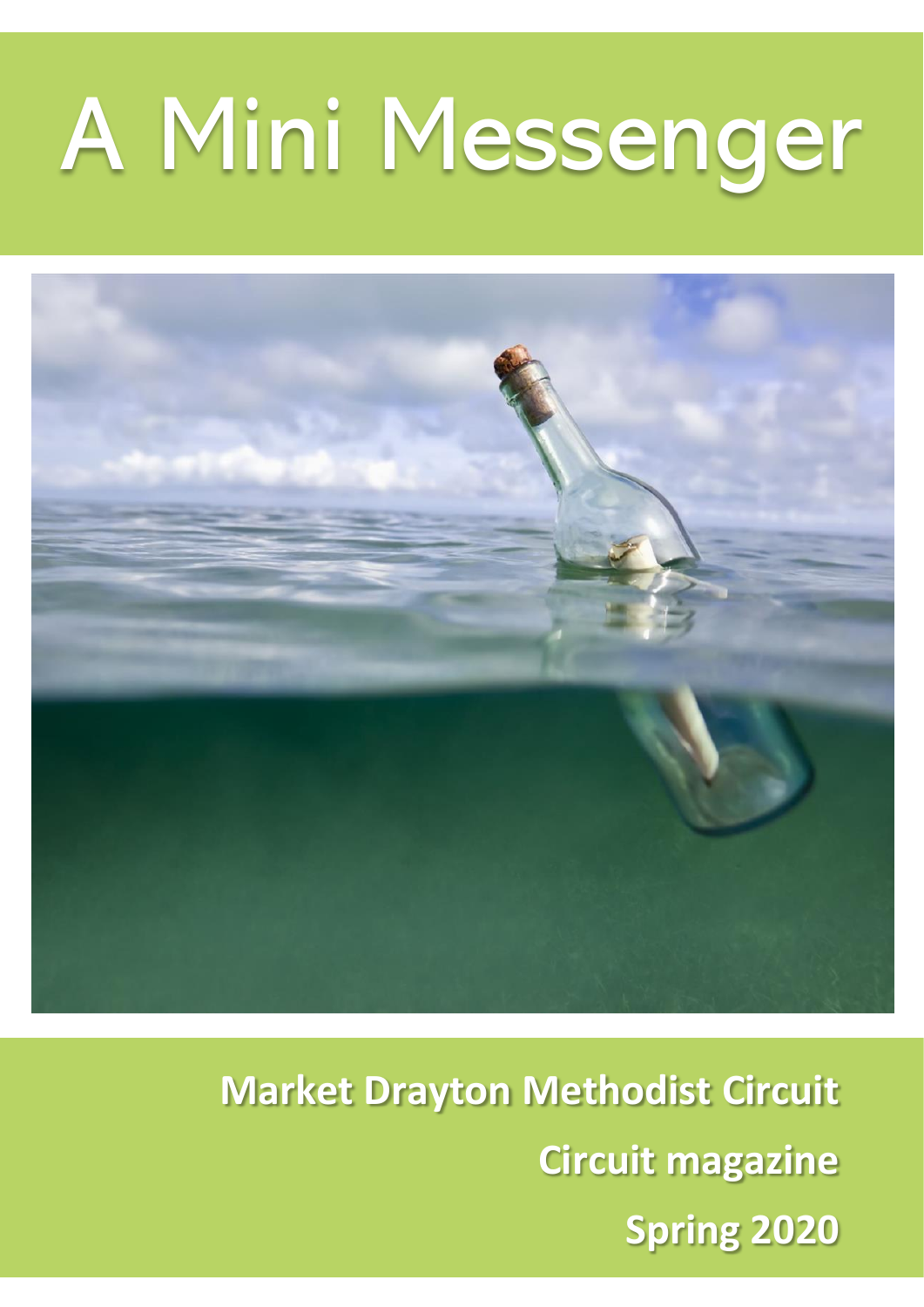## Message from Ruth

I've been spending a lot of time pondering the pastoral theology of Jenga recently. That game of towering wooden blocks where the aim it to remove a block and replace it on the top without toppling the tower. It's a great game of skill and nerve and a favourite of families in many places.

Whilst Jenga is a game where many sides compete, it could also be played alone. Of course, the strategies would be quite different, for alone, you would only ever move blocks that ensure the continued stability of the tower, the blocks you are happy to move. However, we generally do not do life, certainly within the church, alone. Thus, others may begin to move blocks that we would not choose, and so our fear of it collapsing on our turn increases.

So, it is when things begin to prod and poke at our lives and beliefs and understandings: we fear collapse. For many who have been brought up with one belief, we would like to keep those foundational blocks intact and not move them. However, another's belief means that it is tested, if not removed. Of course we can talk about this in terms of faith, but the analogy expands out into our lives and how we understand and engage with the world around us. If life were all competitive, then we could assume that everyone is out to topple our belief structures or the foundational understandings in our lives. But, ever the optimist, I believe we play Jenga in life terms, as a cooperative game. Where we might work together to help one another to understand why we have moved a block which they might not have chosen for themselves.

Within the Methodist Church of Great Britain, this is as pertinent an idea as ever, as we are challenged to look at our understanding of Marriage, a topic which I'm sure you can imagine raises huge questions about what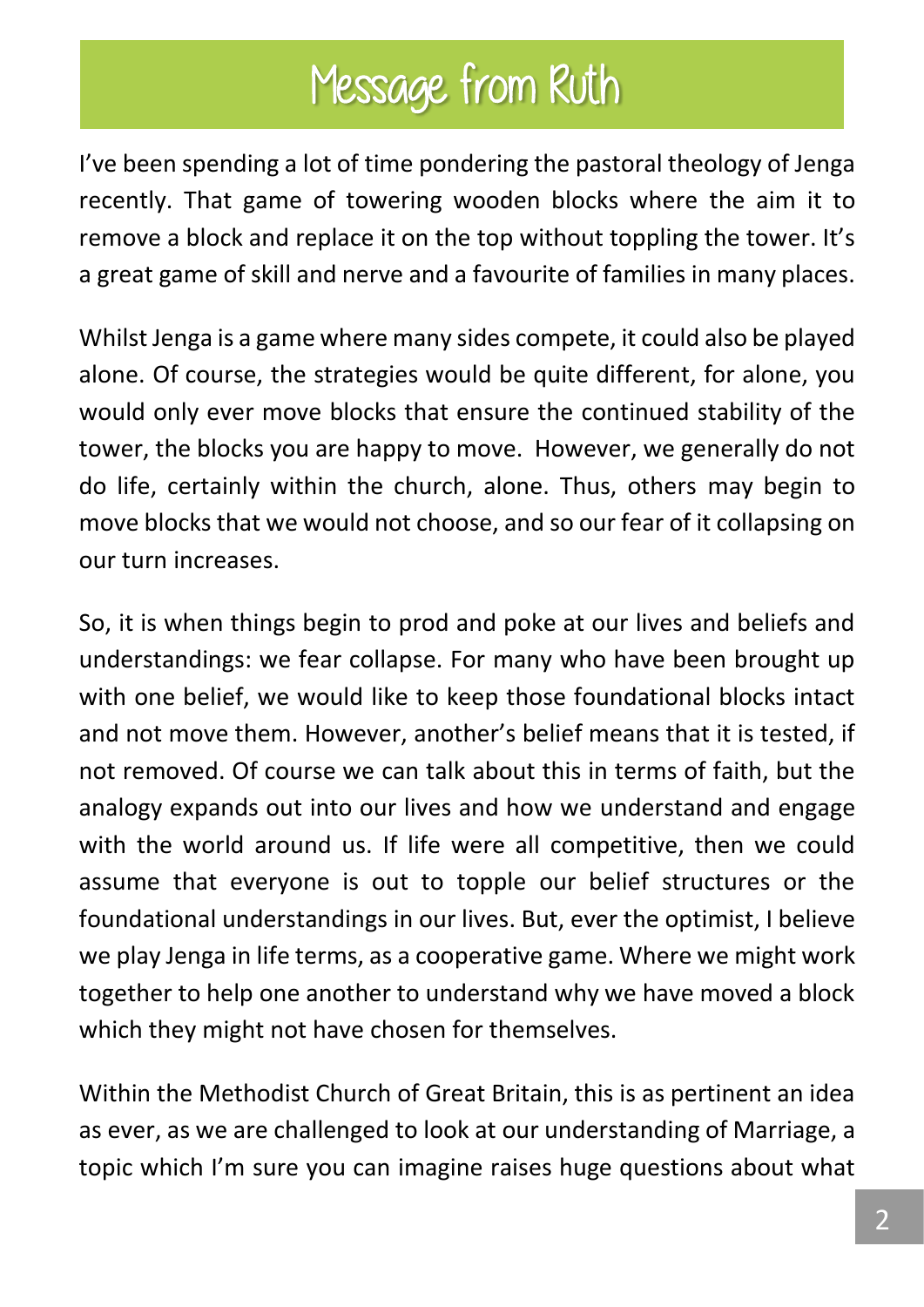we believe and how we believe and practice it. The report is called "God in love unites us". This title is no mistake and firmly plants in us the idea of unity – a cooperative task rather than a challenge to topple the tower. The challenge we have is to prod and poke at the blocks of faith and understanding whilst allowing God's love to be the thing that offers stability to the tower.

We could expand this analogy out to many things; Brexit, immigration, all manner of political hot topics, but equally, we can use this in our own lives in understanding why others might get het up about things which we don't see as so important. Yet we must all work out what it is that holds our tower together, whether that is God, or love for family or…

I pray for a world where we share the things which challenge us, not only with those who agree, but with those who disagree, that we might understand more fully and love more fully.

Blessings,

Pull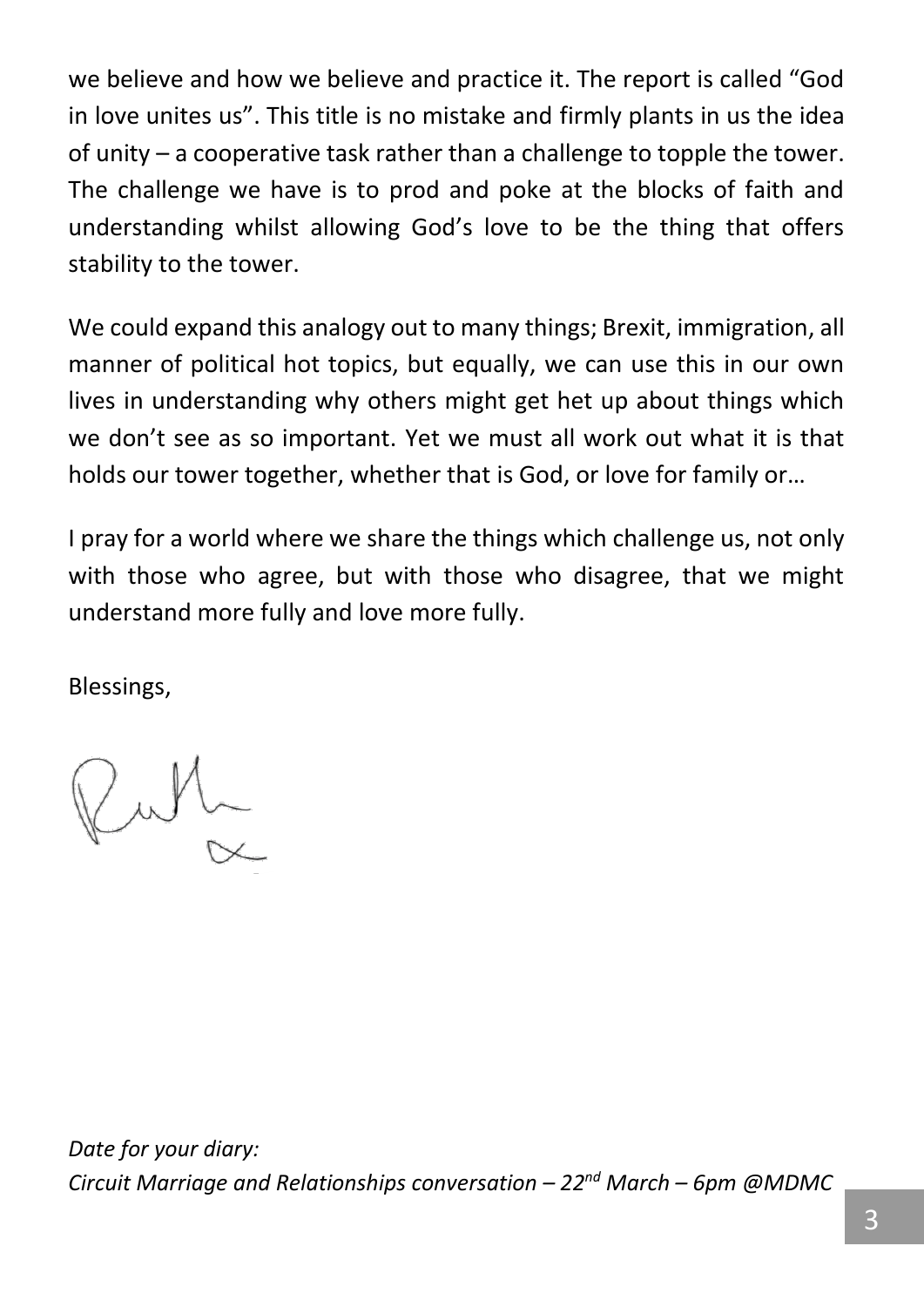### A New Year, A New Messenger

You may have noticed a missed edition of the Messenger at the end of last year. Well, we're back with a slightly altered format. We will be featuring 3 regular sections in each issue moving forward, alongside the type of content you will have seen in previous messengers. The aim of this 'mini messenger' is to give you an idea of what to expect, and a chance to decide what you might like to contribute to. Ruth will also be using the Messenger to write a piece or two about her sabbatical plans.

**Who doesn't love a good story?!** MDMC invites its members on Sunday mornings to share their testimonies. In-keeping with this we will be inviting our Local Preachers to share testimony with you over the coming issues of the Messenger. Mike Shingler will be starting us off in the Summer issue.

Hearing and reading testimony can be both uplifting and challenging. Be encouraged by the testimonies you read in the coming issues of the Messenger and hear at MDMC on Sunday mornings; be challenged and remember that your story matters – yours might just be the testimony someone needs to hear. So be bold... tell it!

**Getting to know the characters!** What good is a story without some strong characters? The bible stories are no exception. Each edition of the Messenger we will feature a short biography of a person in the bible. Some you may already know more about than others, but either way, it might give a different point of view for you to consider. You are encouraged to ponder the questions posed and read the passages relating to the featured person. We will begin with Aaron, which can be found on page 6 of this issue.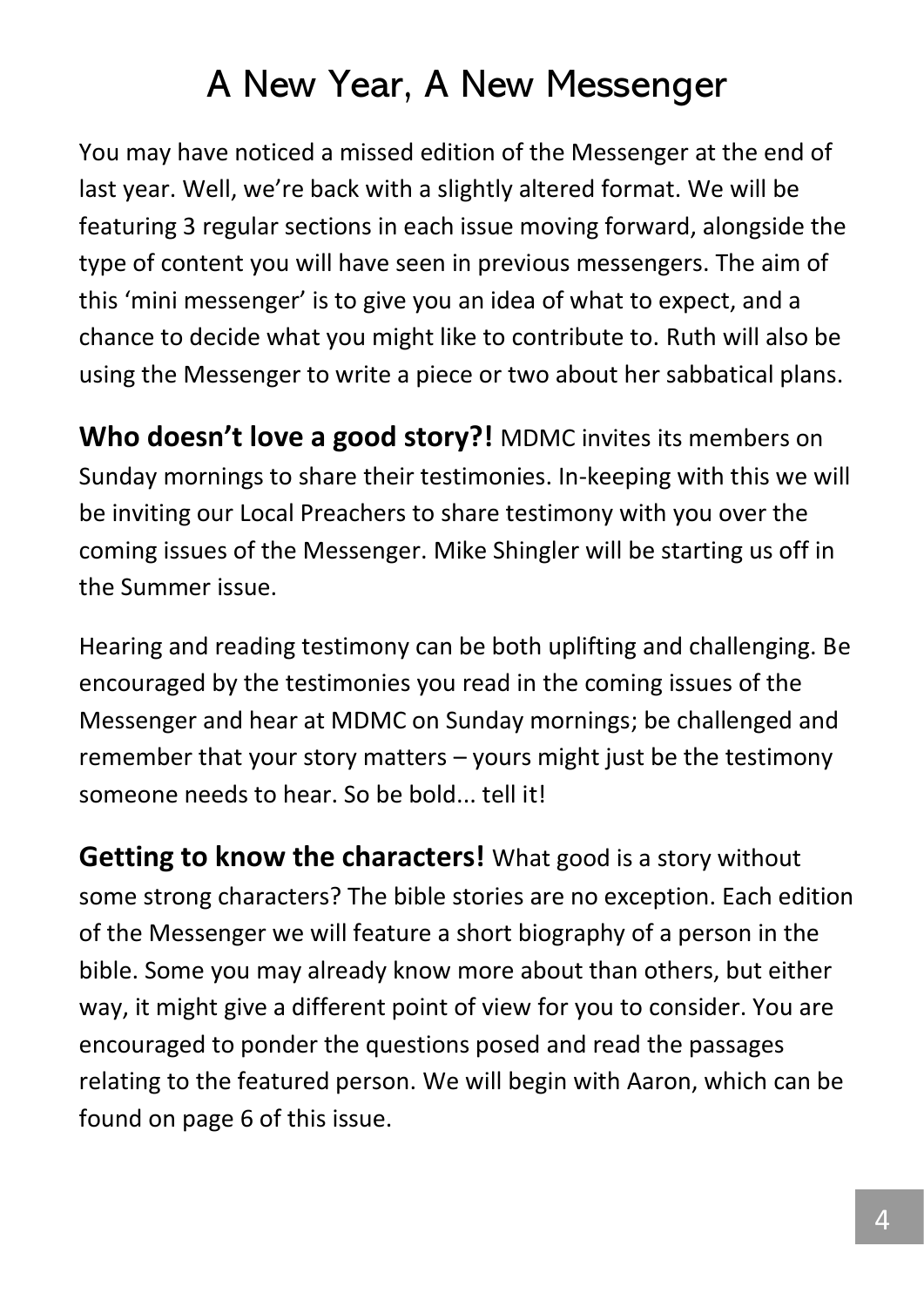**Over to you!** Hearing from our Local Preachers and about a person in the bible is great but we would also like to hear from you, as part of our church family. Do you have a favourite hymn, bible verse or prayer that really speaks to you? Have you written a poem or a prayer that you would be willing to share with us? It would be lovely to receive a contribution from a different member of the church family each issue. If you would like to be one of our first contributors, please email Aimee with your poem/prayer/hymn/bible verse.

Alongside these sections, there will be space for write-ups of events, sharing of information and other articles, so if there is something specific that you would like to see in the messenger (or better yet, contribute a one-off article yourself), please let us know.

As ever, please send any questions or suggestions to Aimee at circuitadmin@mdmc.org.uk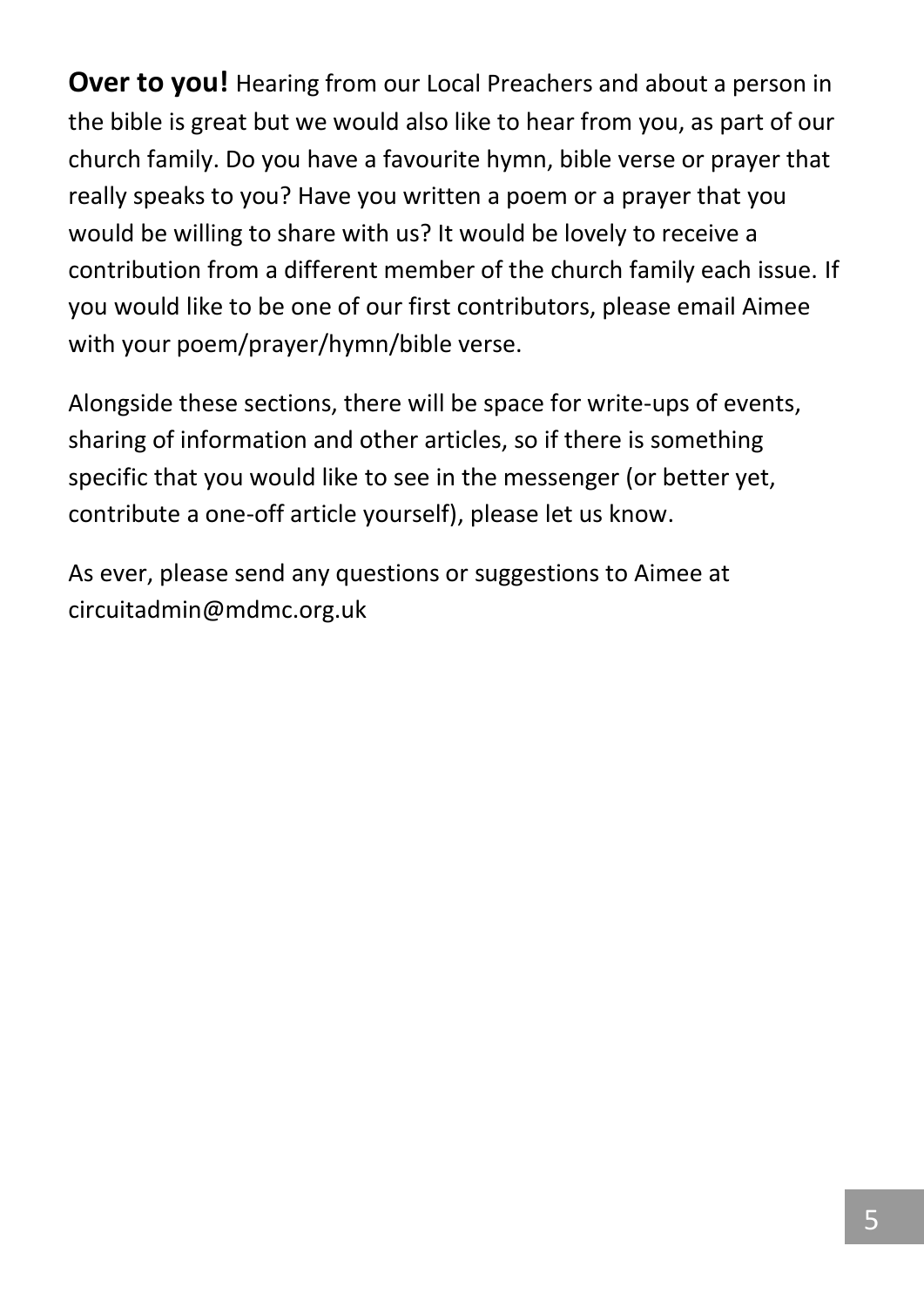

# BRIEF BIBLE BIOGRAPHIES AARON

#### **It isn't just in our society that it is possible to be privileged or deprived on the basis of family or birth.**

In the account of the formation of the nation of Israel, the tribe into which you were born dictated your position. If your ancestor had been either the brother Reuben, Simeon, Judah, Issachar, Zebulun, Joseph, Benjamen, Dan, Asher, Gad or Naphtali, then you were allocated land to farm, given somewhere to live and expected to take your role in society. You fought for the defense of the whole nation; you kept the law; you paid for the upkeep of the Tabernacle (later the Temple); you supported the king. In addition, you worked to provide for yourself and your own family. If, however, your ancestor had been the other brother, Levi, you didn't have to do

#### Rev. Paul Clapham

any physical work, your needs were provided by the others. Your work was all related to the worship of God.

Even here though, some of the descendants were more equal than others. Those who were from the clans Kohath, Gershon or Merari acted as servants to those who were from the family of Amram (which, surprise, surprise, just happened to be the family which Moses and Aaron came from). Moses, remember, had been given the vision of the burning bush and the interview with God which resulted in him getting the job of freeing the Israelites from Egypt. Because Moses was reluctant, Aaron got the job as spokesman. It was natural then that in the wilderness, while Moses became the leader, Aaron should be the priest of the people.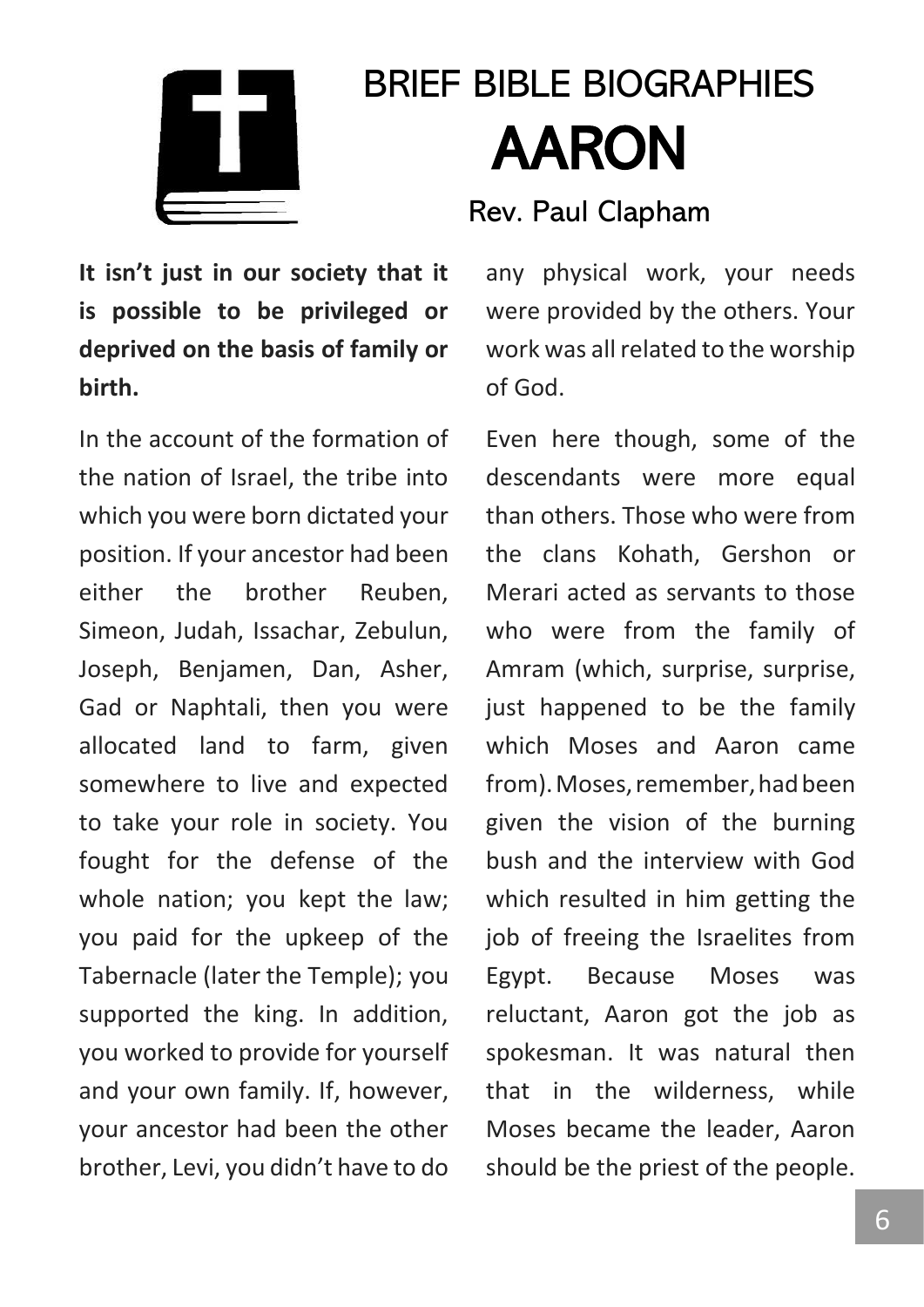Aaron, however, didn't totally realise what the role involved. He felt that he was responsible *to* the people rather than *for* the people. When they demanded, he acceded; when they couldn't understand, he changed the patterns to make it easier. So, as a result there was the incident of the golden calf and then the tragedy of his two eldest sons. Suddenly for Aaron, this priesthood was not the

easy ride and privilege that it had promised to be, but a responsibility that weighed heavily on his shoulders.

Aaron was a priest on account of his birth. That though meant that like our Royal Family, he could not call his life his own. In some ways he had life easy; but in other ways he couldn't do right for doing wrong.

The question is: The question is:<br>Was Aaron a priest for God, or a priest for the<br>Was Aaron a priest for God, or a priest for the yas Aaron a P.<br>people?<br>How did the way he saw his position affect how people? How did the Way in Role?<br>he carried out his role? Read: Exodus 4: 14 - 31  $Exodus$  32 Leviticus 10 Numbers 17